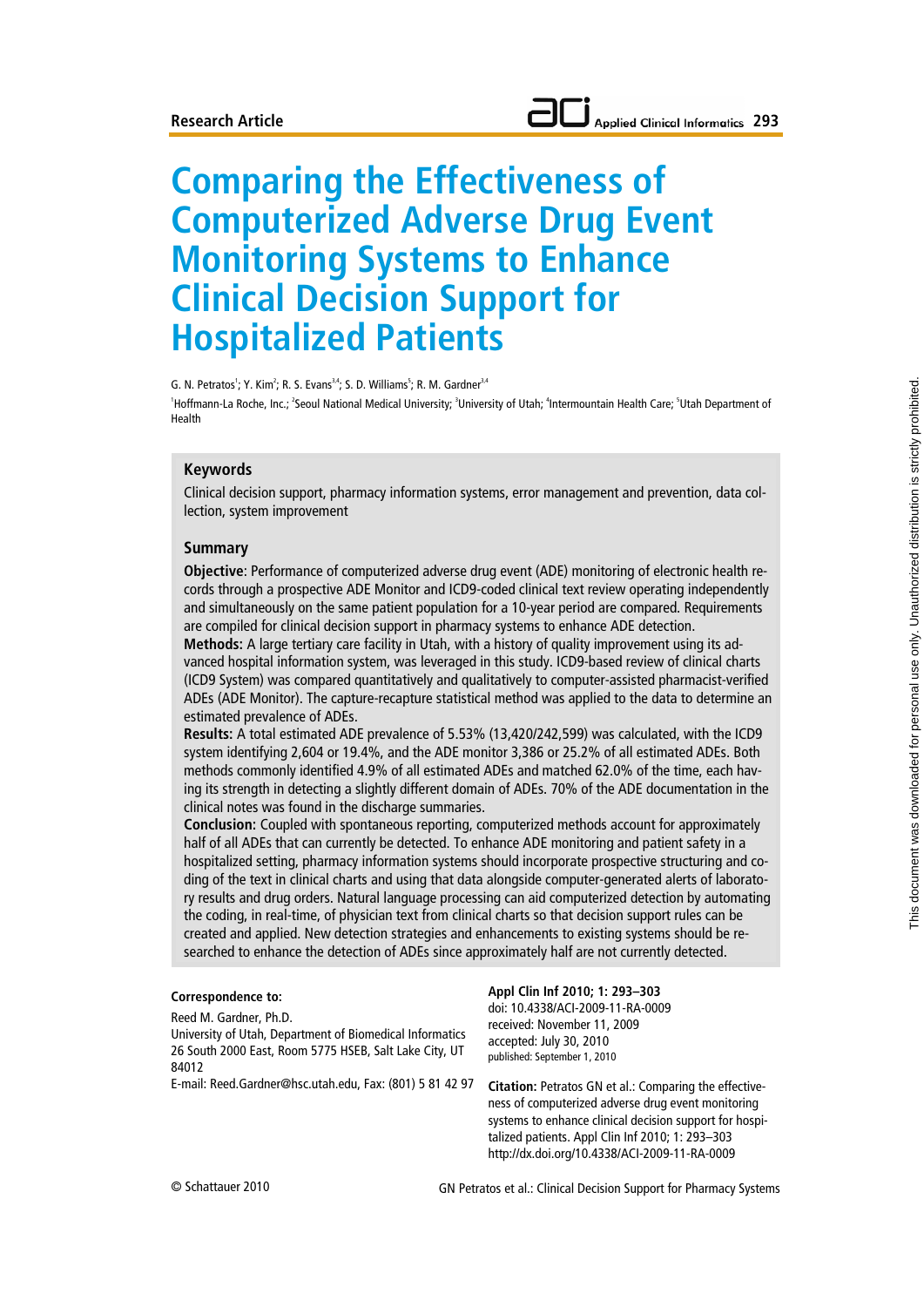## **1. Introduction**

Since previous studies have shown that a single gold standard to identify adverse drug events (ADEs) does not exist [1], and the most commonly used detection method of spontaneous reporting identifies only 5% of ADEs [2], multiple methods of detecting and treating ADEs are needed to enhance patient safety. Current computerized ADE monitoring of electronic health records includes prospective ADE monitoring and retrospective ICD9-coded review. Prospective surveillance requires algorithms to identify abrupt medication stop orders, antidote ordering, vital sign abnormalities and certain abnormal laboratory values resulting in alerts in the hospital and outpatient settings to facilitate timely interventions that assist in preventing serious ADEs [3, 24]. Retrospective review of unstructured clinical notes flags charts with one or more of a pre-determined list of codes that indicate a potential ADE [4-6]. Finally, pharmaceutical industry and health authority consortiums are focusing on applying new analytic methods to analyze and mine data from large administrative claims and electronic medical records (EMR) databases with the hope of being able to confirm existing safety signals and discover early indications of new safety concerns about marketed medicines [7, 8].

Although the relative accuracy of detecting ADEs has been established using computerized algorithms to send alerts, and International Classification of Diseases, Ninth Revision, Clinical Modification (ICD9) codes to identify ADEs, comparison of these two methods has been limited [9-11]. In addition to the varying accuracy of different detection methods, the incidence of ADEs has also differed widely depending on the detection method used to calculate the incidence of ADEs. According to a June 2001 Utah Department of Health report based on its hospital discharge database, approximately 25,000 discharges from a total of one million hospitalizations from the entire state of Utah contained ICD9 codes indicating possible incidence of up to 2.5% of hospitalized patients [12].

# **2. Objective**

This research was designed to quantify a more comprehensive and accurate understanding of ADEs by comparing and contrasting two separate mechanisms for ADE surveillance in a unique scenario at an institution with a history of focusing on patient safety improvement activities. The scenario is that computerized monitoring (through an ADE monitor) and unstructured clinical text review (through an ICD9 system) operated completely independently and simultaneously on the same patient population in the same institution for almost a decade. By directly comparing the methods during the same time period, the performance of each system was compared and an estimated prevalence of ADEs was calculated. An optimal detection strategy for ADEs can be understood through this type of comparison and tailored for other similarly sized and complex care facilities.

An advantage of the processes in place at the research location, a tertiary care medical center, is that between 1992 and 2001 the ADE monitor and ICD9 system were completely separate. ICD9 codes were collected and analyzed independent of the ADE data considered by the ADE monitor. Therefore, two independent systems to detect ADEs, with their respective retrospective datasets, were available for comparison. The strengths and weaknesses of the systems were examined to better understand how to potentially combine the features of both systems into an overarching detection capability. Evaluation of the two systems included comparing the process with which ADE data was collected and coded, reporting the quantity and quality of the ADE data, and estimating the total incidence of ADEs by considering both detection methods as having identified samples of a larger, complete set of ADEs.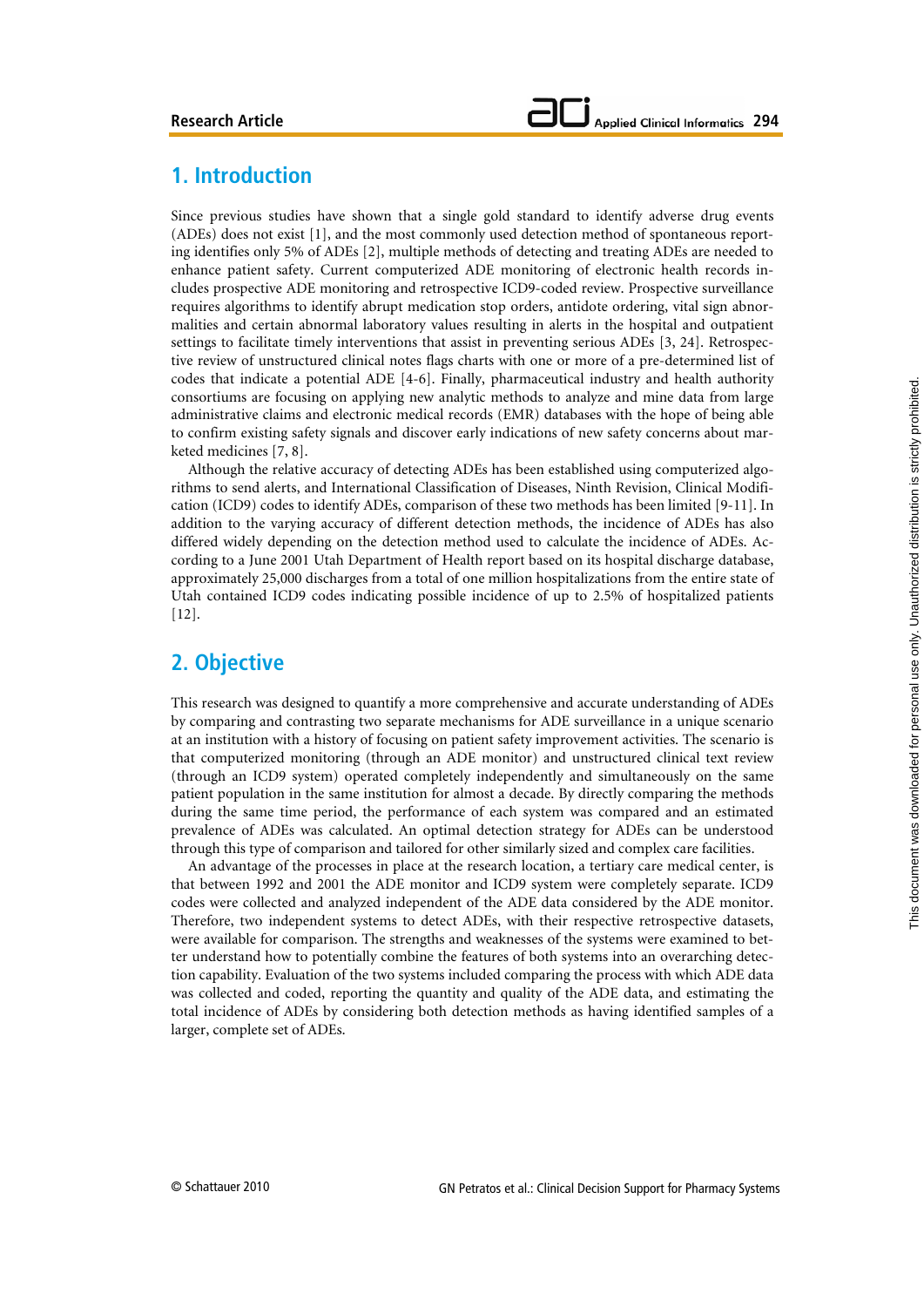# **3. Methods**

## **3.1 Setting**

The study took place at LDS Hospital, a tertiary care medical center and 520-bed tertiary-care teaching hospital. Located in Salt Lake City, Utah, it has an internally developed computerized information system which managed administrative, financial and clinical information since 1970 [13]. The study included 242,599 hospitalized adults whose clinical data were in an archived database at the tertiary care medical center between January 1, 1992 and December 31, 2001. Institutional Review Board (IRB) approvals were obtained from three IRBs, including the University of Utah, LDS Hospital, and the Utah Department of Health.

## **3.2 ICD9 System ADEs**

Patient records in the medical center's archived database were selected by searching for inpatient hospitalizations that contained one or more of 446 ICD9 ADE codes taken from a larger patient safety event detection code set developed by an expert panel [14]. Patient records had an average of 14 and a maximum of 44 ICD9 codes per encounter. Table 1 shows a summary of the 446 "E" and "N" ICD9 codes used to identify the patient records. Patient-identifiable data from the archived database were placed in a separate password-protected Oracle database behind the medical center's firewall. Patient encounter numbers (unique identifiers assigned to each patient) were used to sort the database tables and identify patient data.

Medical coders at the tertiary care medical center used 3M Corporation's Codefinder<sup>TM</sup> software to assign ICD9 codes to patient records after discharge, based on physician documentation of clinical events in the patient's chart [15]. The software offered prompts to allow the coders to assign adverse event and poisoning codes based on whether the clinical documentation noted a condition being due to a drug, medicinal or biological substance [10].

### **3.3 ADE Monitor ADEs**

Another separate database of ADE monitor records that was developed in 1989, contained pharmacist-identified and documented ADEs [13, 16-18]. That documented record for each verified ADE contained the computerized alert, drug name, clinical manifestation, time of occurrence, and severity of the ADE. The ADE monitor was automatically activated when a clinical event (such as a nurse documenting that a patient experienced a mental status change while being prescribed morphine) caused a rule to become true (data driven) and was also activated once each day (time driven) to alert a clinical pharmacist of hospitalized patients who may be experiencing an ADE [16]. The alerts were based on pre-defined algorithms and rules that considered all relevant and coded patient data, such as drug orders, laboratory results, nurse charting and physiologic changes from the integrated clinical database [3, 19-21]. The pharmacist verified each ADE alert by determining which drug may have been associated with the clinical manifestation experienced by the patient [22]. All ADE monitor alerts were relayed to the prescribing physicians to ensure timely therapeutic action and the documentation was stored in a database within the Clinical Information System [3, 4, 19-21, 23-25].

## **3.4 Matching Drugs and Codes**

Approximately half of all the patients' records that were present in both ICD9 system and ADE monitor datasets over the 10 years were randomly chosen to compare data from the systems. Two of the physician authors (GNP and YK) compared the ICD9 codes with the ADE drug names and reached consensus on which categories to match the records. For example, the category "Complete Match" corresponded to an ICD9 code that exactly matched the ADE monitor drug name ("E935.2" indicated an opiate and "Meperidine" was an opiate). An initial comparison between the two datasets consisted of establishing a matching criterion for categorizing the information present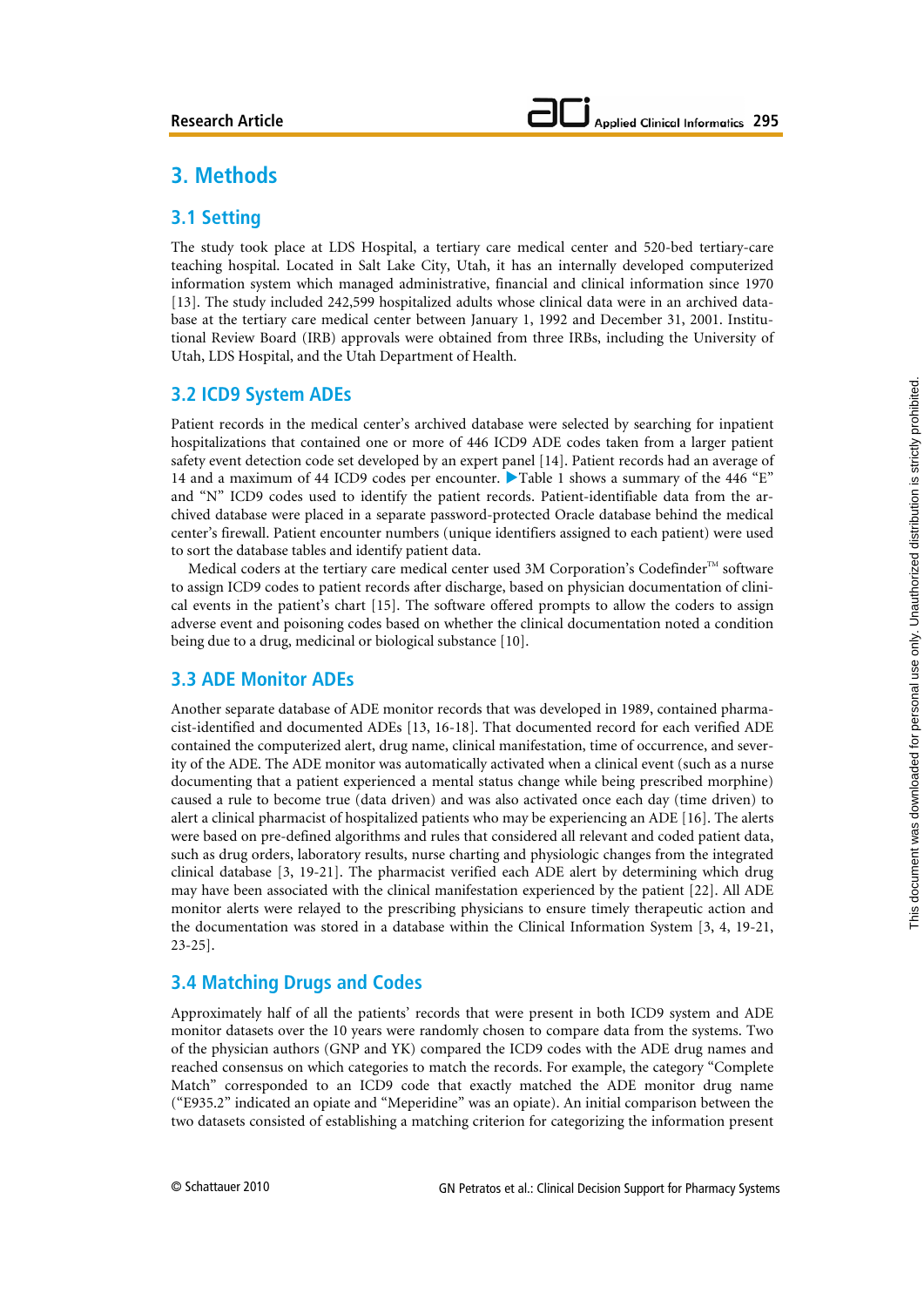#### **Research Article**

in the ICD9 system code assigned by the medical coder and the ADE monitor drug name assigned by the pharmacist.

## **3.5 Chart Review Validation**

Although the details of the chart review are part of a separate paper to be submitted in parallel with the current study, 187 randomly selected records identified through the ICD9 system were used to validate the ICD9 codes. The review found that hospital-acquired ADEs occurred in 23%, while the remainder of records indicated a community-acquired ADE, intentional outpatient poisoning, coding error or ambiguous documentation [26]. An independent study conducted in the same time period [4] also found that about a quarter of ICD9-flagged patients had hospital-acquired ADEs. The patient records with hospital-acquired ADEs were categorized to determine the location of the relevant documentation in the chart, the frequency of documentation of the drug name, the clinical manifestation and the severity of the ADE.

#### **3.6 Capture-Recapture Method**

To ensure consistent quantitative comparison with only hospital-acquired ADEs, 23% of the total ICD9 ADEs were used in the calculations with the ADE monitor findings using the Capture-Recapture method [27]. Capture-Recapture is a statistical method for indirectly estimating prevalence. The overlap created between two or more random samples from two or more independent data sources, such as the ICD9 system and the ADE monitor, allow for a more accurate calculation of the prevalence of hospital-acquired ADEs. Accuracy is extremely important in ADE surveillance because no gold standard exists and quality management and clinical research activities over the past decade have reported a wide range of prevalence of ADEs. Since many ADEs are not reported or detected through either spontaneous reporting, ICD9, or ADE monitor systems, the Capture-Recapture method can give a more complete picture of ADE occurrence.

# **4. Results**

As shown in  $\blacktriangleright$  Table 2 during the 10-year period from January 1, 1992 through December 31, 2001, the ICD9 system identified 11,977 alerts with 2,604 (23% of 11,977) estimated as hospital-acquired ADEs, and the ADE monitor generated 40,025 computerized alerts with 3,386 (8.5% of 40,025) validated as hospital-acquired ADEs. Using the Capture-Recapture method the total prevalence of ADEs in the hospitalized patient population was 13,420 (2,604\*3,386/657) over the 10 years, for a total estimated ADE rate of 5.53% (13,420/242,599). As shown in Figure 1, the ICD9 system identified 2,604 or 19.4% of all estimated ADEs and the ADE monitor identified 3,386 or 25.2%, while the 657 patients identified by both methods accounted for 4.9% of the total.

Although a detailed analysis of the documented clinical manifestations and their frequencies in the ICD9 system is the subject of a separate study, a brief description is presented here. Mental status change, nausea/vomiting and allergic reaction were the most common manifestations with analgesic, anti-infective and cardiovascular drugs responsible for over half of all hospital-acquired ICD9 system ADEs. Seventy percent of the ADE-related documentation was located in the Discharge Summary and 30% in the Progress Notes, the History and Physical, or the Consultation Notes.

Table 3 shows the four categories and Table 4 shows the results from the comparison study to match drugs and codes for the patients commonly identified by the ICD9 system and ADE monitor. The records indicating an ADE were categorized according to  $\blacktriangleright$  Table 3. A "Complete Match" occurred in 51.8% (177/342) and a "Partial Match" in 10.2% (35/342) for a total match rate of 62.0% (212/342). "No Match" occurred in 32.2% (110/342) and "Drug Not Specified" occurred in 5.9% (20/342) for a total unmatched rate of 38.0% (130/342). The benefits and limitations of both detection methods are summarized in  $\blacktriangleright$  Table 5.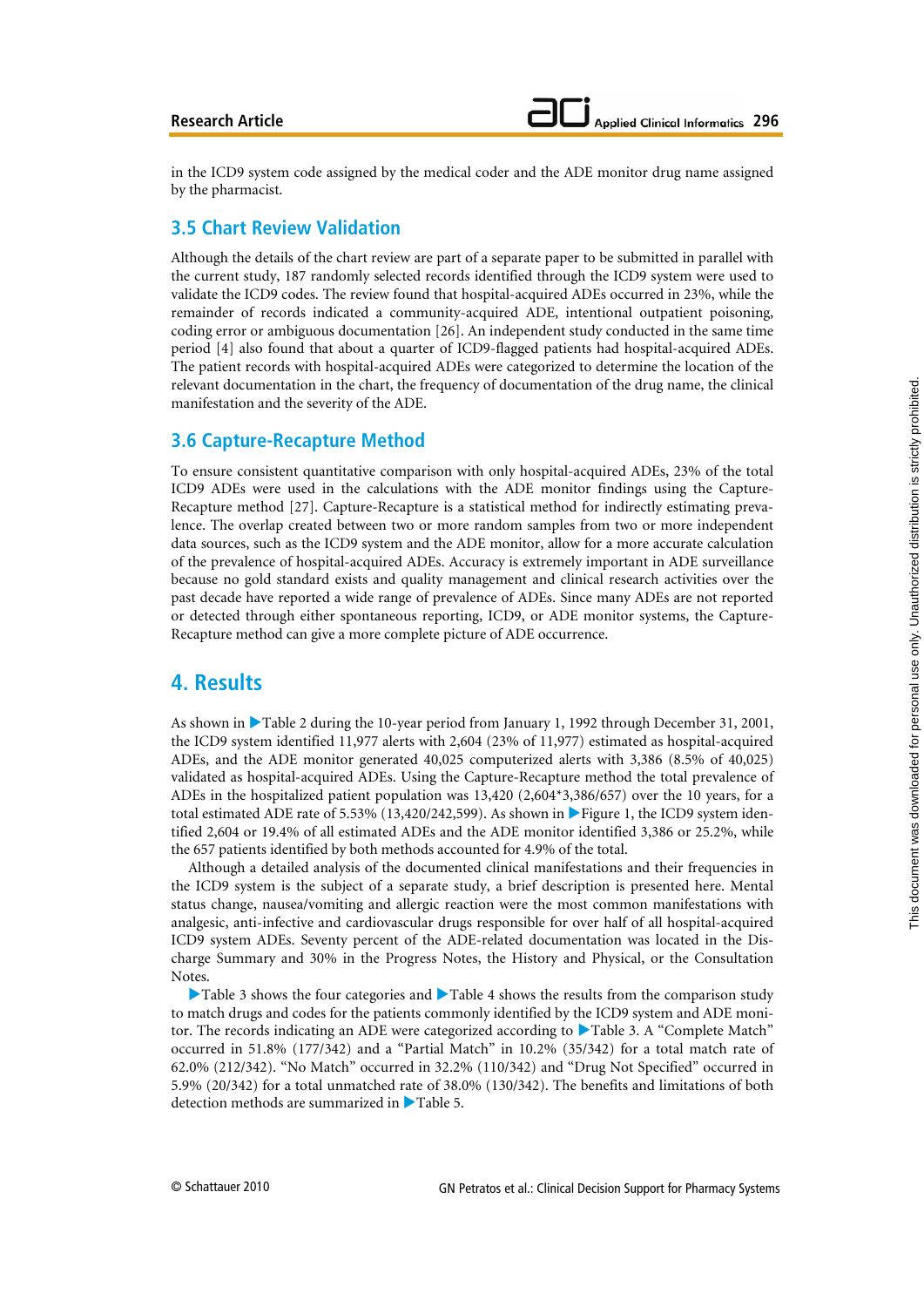# **5. Discussion**

During the 10-year period studied, an estimated 5.53% of patients hospitalized experienced an ADE, twice as much as previously estimated by the Utah Department of Health. Previous studies have found that documentation in patient charts accounted for approximately 65% of all known ADEs, with voluntary reporting and computerized monitoring accounting for the remainder with a small overlap between known ADE detection methods [1]. The Capture-Recapture method showed that the performance of the two detection methods accounts for an estimated 44.7% (19.4% from the ICD9 system, 25.3% from the ADE monitor) of ADEs. If we add the 5% estimated prevalence of ADEs from spontaneous reporting, then we can conclude that about half (44.7% + 5%) of all ADEs are picked up by these 3 methods and half are undetected by these methods in their current form.

If half of all ADEs are currently undetected, enhancements to the current detection methods, or research into new detection methods are needed. Perhaps increased emphasis should be placed on detecting ADEs occurring in the community setting, which may give insight into how to better detect them in either outpatient or inpatient settings [29, 30, 32]. In addition, research into the collection of patient reported outcomes collected through the use of validated surveys from appropriately sized statistical samples of patients who are exposed to newly available medications on the market may serve to enhance detection.

Comparing the two databases for the patients identified by both methods determined how well the two systems matched with one another. The current ICD9 system identifies potential ADEs through codes that indicate the drug class or clinical manifestation documented as causing an ADE. The ADE monitor identifies potential ADEs through pre-determined alerts sent to a pharmacist to check the medical record and interview the patient to determine if any of the prescribed drugs are causing an ADE. The matching experiment showed that the records matched completely only half the time. Although the two methods identified the same patient as having an ADE, the physician documentation of the ADE in the chart often differed from the pharmacist documentation in the ADE monitor database. To explain this, the commonly identified patients may have had different documentation of the same ADE or there may have existed two different ADEs, one picked up by each method.

The balance between the benefits and limitations of each detection method should promote their incorporation into clinical decision support systems in health care facilities capable and willing to implement them. Each method identifies different types of ADEs with only a small overlap between them. The ADE monitor is optimized as an on-site detection system for prospective monitoring of patients while they are hospitalized. The ICD9 system is optimized for public health surveillance through retrospective analysis of patient records after patients are discharged from the hospital. Thus, in its current state the ICD9 system cannot be used to reduce the severity of ADEs. Optimum use of each system will depend on the existing infrastructure of the health care facilities implementing them. To best create a prospective alerting capability from the ICD9 system, and to enhance the rule set of the ADE monitor to include signs and symptoms documented by a physician through written or dictated documentation of the clinical notes, natural language processing (NLP) technology should be implemented to create structured medical concepts and codes from which decision support rules can be applied against and alerts generated for a pharmacist or physician to review [31]. Consideration of unstructured clinical text, such as that found in discharge summaries and progress notes, enhances the ability to identify certain ADEs such as mental status changes which are important to monitor medications like analgesics, and allows a pharmacist or physician to conduct a more detailed chart review and patient interview [33, 34].

Consideration of structured medication and lab information, such as those reviewed by the ADE monitor, are important to identify allergic and idiosyncratic ADEs such as nephrotoxicity causing renal impairment from anti-infectives, and rising serum creatinine, which can best monitor medications like anti-infectives and chemotherapies, respectively. Therefore, the two systems operate in a complementary manner, each having its strength in a slightly different domain of ADEs but with a small overlap. Spontaneous reporting may have its own strength and operate under a different manner, which should also be studied to best assess its comparative role.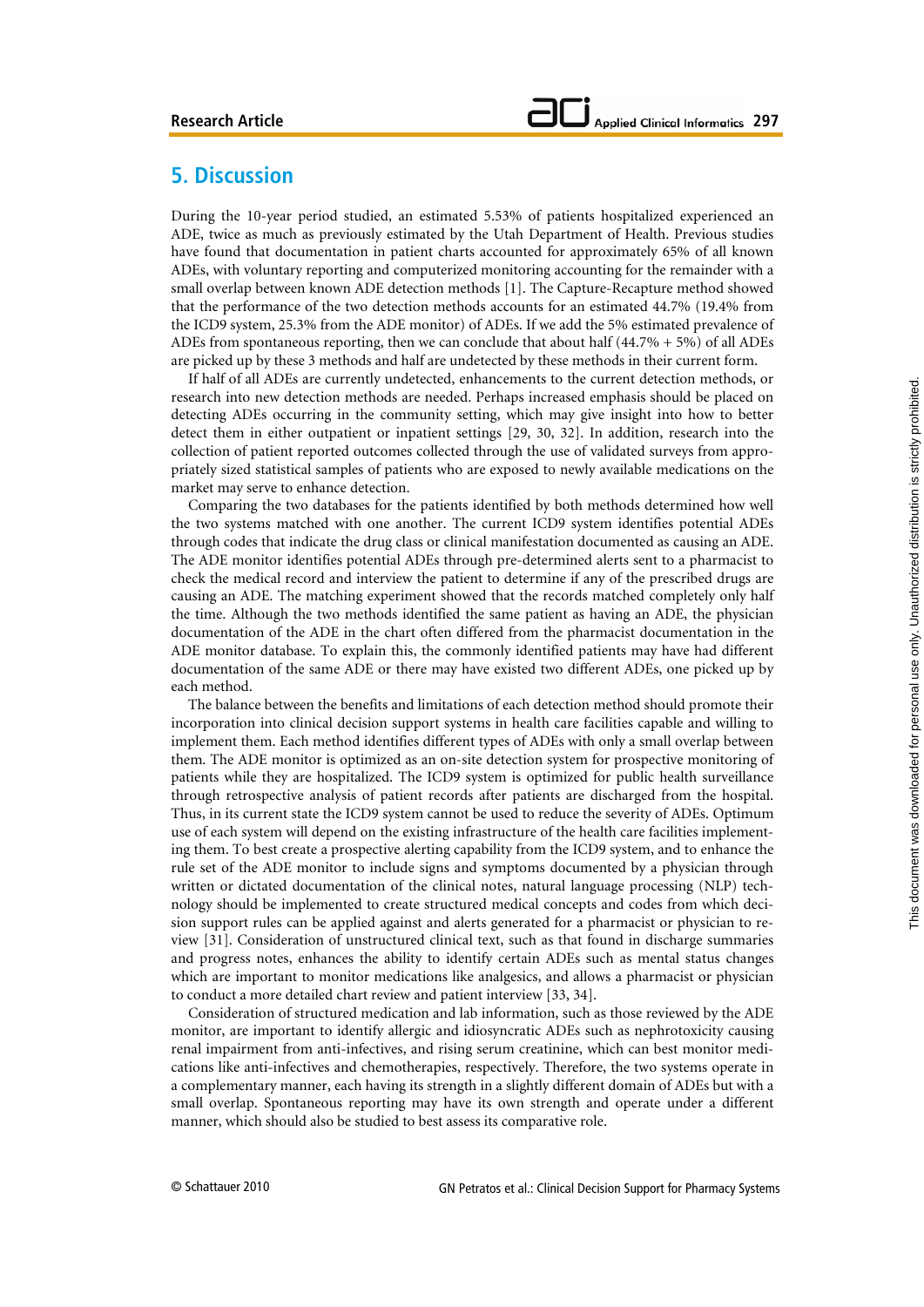# **6. Conclusions**

Public health agencies such as State Departments of Health have the resources to implement surveillance systems by aggregating administrative data into discharge databases and search the databases for codes that indicate ADEs. Hospital administrations have the resources to implement patient safety initiatives to monitor computerized lab, vitals and pharmacy data for a prospective monitoring system similar to that used by the ADE monitor at the tertiary care medical center. Technology such as NLP for the real-time coding of physician text from clinical charts, and processes underlying better quality monitoring should be investigated so that methods such as the ICD9 system and ADE monitor can operate simultaneously and accumulate knowledge on ADEs to prevent future ADEs.

#### **Implications of results for practitioners and/or consumers**

Safer health care can be achieved by providing practitioners with relevant and timely data on patients who may be experiencing ADEs. The integration and implementation of multiple adverse event systems, such as the ICD9 system and ADE monitor can advance the knowledge base in ADE detection and create a safer environment for patients. Health care delivery that includes methods like NLP to automatically structure clinical notes and make the structured data available for clinical decision support to flag potential ADEs could soon play a pivotal role in the global surveillance and detection strategies for ADEs.

#### **Conflict of Interest**

Research presented here was completed as part of Gerasimos Petratos' post-doctoral research at the University of Utah prior to his employment at Hoffmann-La Roche, his current affiliation. The authors declare that they have no conflicts of interest in the research.

#### **Acknowledgments**

**Sources of support:** NLM Training Grant # T15 LMO7124: Institutional Medical Informatics Training Grant; AHRQ Grant # U18 HS 11885: "Patient Safety Improvement Using State Reporting Systems"

#### **Meetings at which the paper has been presented**

AHIMA (American Health Information Management Association) Conference September 2002; NAHDO (National Association of Healthcare Data Organizations) December 2002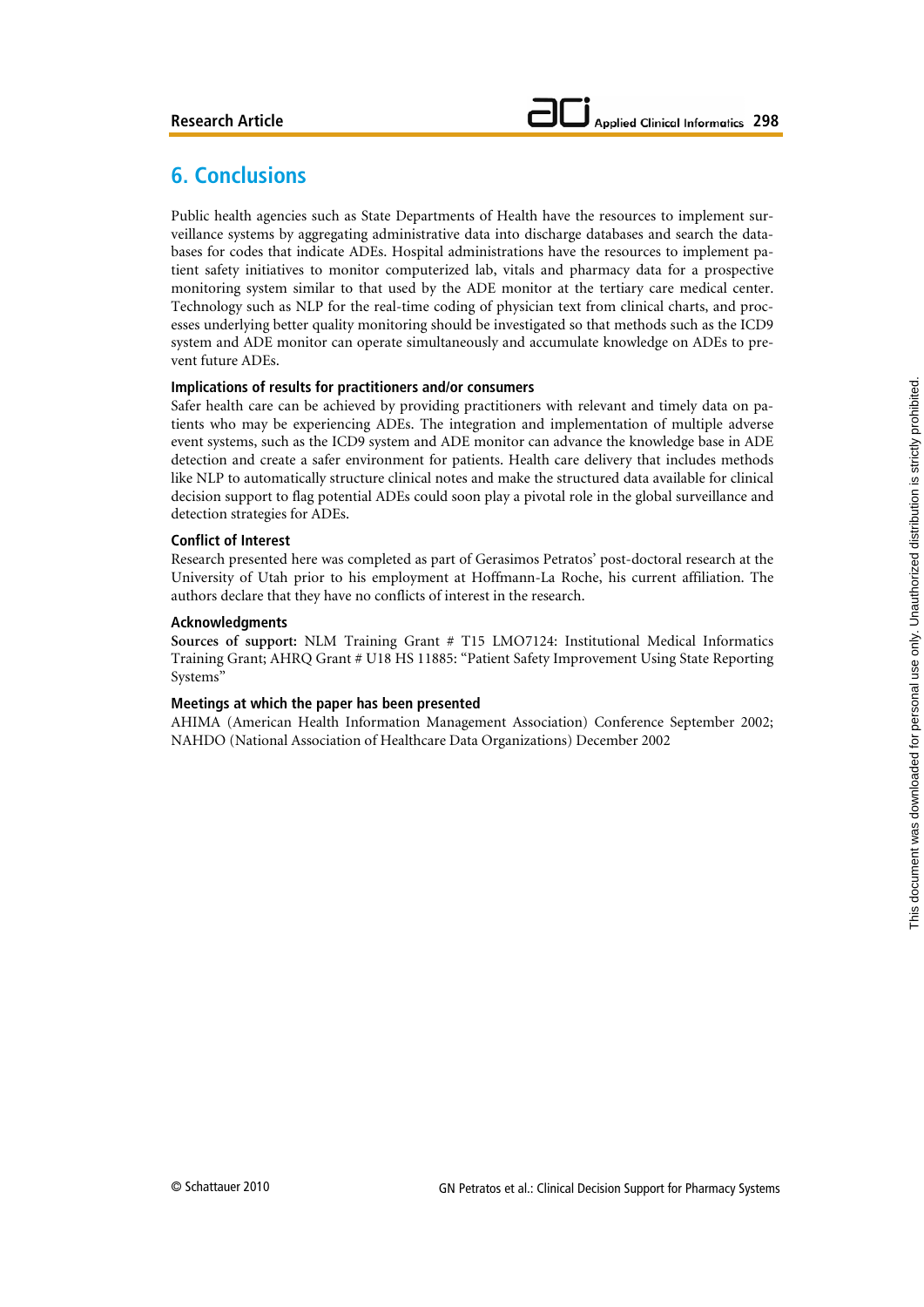



**Fig. 1** Prevalence of ADEs estimated by the Capture Recapture method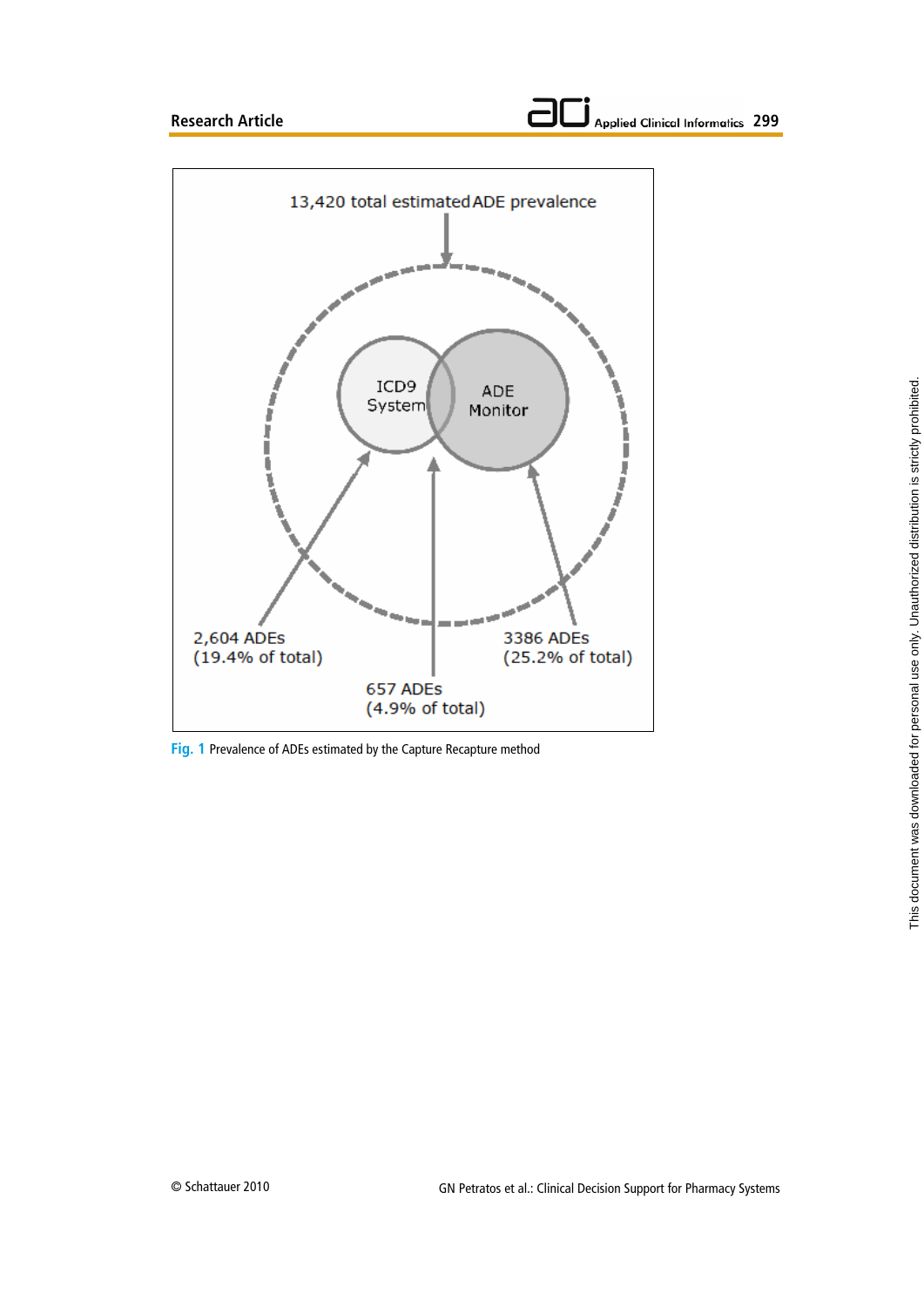# **Applied Clinical Informatics 300**

| <b>ICD9 Class</b>                 | <b>ICD9 Codes</b>                                  | <b>Description</b>                                                                          | <b>Example</b>                                                    |
|-----------------------------------|----------------------------------------------------|---------------------------------------------------------------------------------------------|-------------------------------------------------------------------|
| AN: Adverse Effect<br>"N" Codes   | 909, 244.2, 292,<br>668, 692-693, 760,<br>763, 779 | No single description                                                                       | 292: Drug Psychosis                                               |
| <b>PN: Poisoning</b><br>"N" Codes | 960-979                                            | Poisoning by drugs, medicinal<br>and biological substances                                  | 960.0: Poisoning by penicillins                                   |
| PE: Poisoning<br>"E" Codes        | E850-E858                                          | Accidental poisoning by drugs,<br>medicinal and biological<br>substances                    | E850.3: Accidental poisoning by<br>salicylates                    |
| AE: Adverse Effect<br>"E" Codes   | E930-E949                                          | Drugs, medicinal and biological<br>substances causing adverse<br>effects in therapeutic use | E931.0: Sulfonamides causing<br>adverse effect in therapeutic use |

**Table 1** Summary of the 446 "E" and "N" ICD9 codes used to create ICD9 system alerts

**Table 2** Frequency of alerts and estimated ADEs in the ICD9 system and ADE monitor

| <b>ADE System</b>  | <b>Frequency of ADE Alerts</b> | <b>Frequency of Hospital-Acquired ADEs</b> |
|--------------------|--------------------------------|--------------------------------------------|
| ICD <sub>9</sub>   | 11.977                         | 2.604                                      |
| <b>ADE Monitor</b> | 40,025                         | 3,386                                      |

**Table 3** Four categories and examples used in the comparison between the ICD9 system and ADE monitor common patient records

| <b>Category</b>                           | <b>ICD9 System</b> |                                                                                             | <b>ADE Monitor</b>                           |                                                                                                                                        |
|-------------------------------------------|--------------------|---------------------------------------------------------------------------------------------|----------------------------------------------|----------------------------------------------------------------------------------------------------------------------------------------|
|                                           |                    | <b>ICD9 Code Description of ADE Code</b>                                                    |                                              | <b>ICD9 Code Description of ADE Code</b>                                                                                               |
| 1.<br><b>Complete</b><br><b>Match</b>     | E935.2             | Other opiates and related<br>narcotics causing adverse<br>effect in therapeutic use         | Meperidine<br>300 MG/30<br><b>CC Syringe</b> | Meperidine is an opiate; Drug name<br>matches completely with the ICD9 code                                                            |
| 2.<br><b>Partial</b><br><b>Match</b>      | E935.8             | Other specified analgesics and<br>antipyretics causing adverse<br>effect in therapeutic use | Morphine                                     | Morphine is an opiate, so the ideal<br>code should be E935.2; Drug name<br>matches correctly to the first 3 digits of<br>the ICD9 code |
| 3.<br><b>Drug Not</b><br><b>Specified</b> | E947.9             | Unspecified drug or medicinal<br>substance causing adverse<br>effect in therapeutic use     | Morphine                                     | Morphine is an opiate; ICD9 does not<br>indicate any drug name                                                                         |
| 4.<br><b>No Match</b>                     | E934.2             | Anticoagulants causing ad-<br>verse effect in therapeutic use                               | Amoxicillin                                  | Amoxicillin is an anti-infective, not<br>anticoagulant; ICD9 indicates a com-<br>pletely different drug class                          |

**Table 4** Matching results between the ICD9 system and the ADE monitor databases.

| <b>Category</b>           | Number of<br><b>Records</b> | Percentage of 342<br><b>Total Records</b> | <b>Summary Percentages</b> |
|---------------------------|-----------------------------|-------------------------------------------|----------------------------|
| <b>Complete Match</b>     | 177                         | 51.8%                                     | 62.0% Matched              |
| <b>Partial Match</b>      | 35                          | 10.2%                                     |                            |
| <b>No Match</b>           | 110                         | 29.8%                                     | 38.0% Unmatched            |
| <b>Drug Not Specified</b> | 20                          | 5.9%                                      |                            |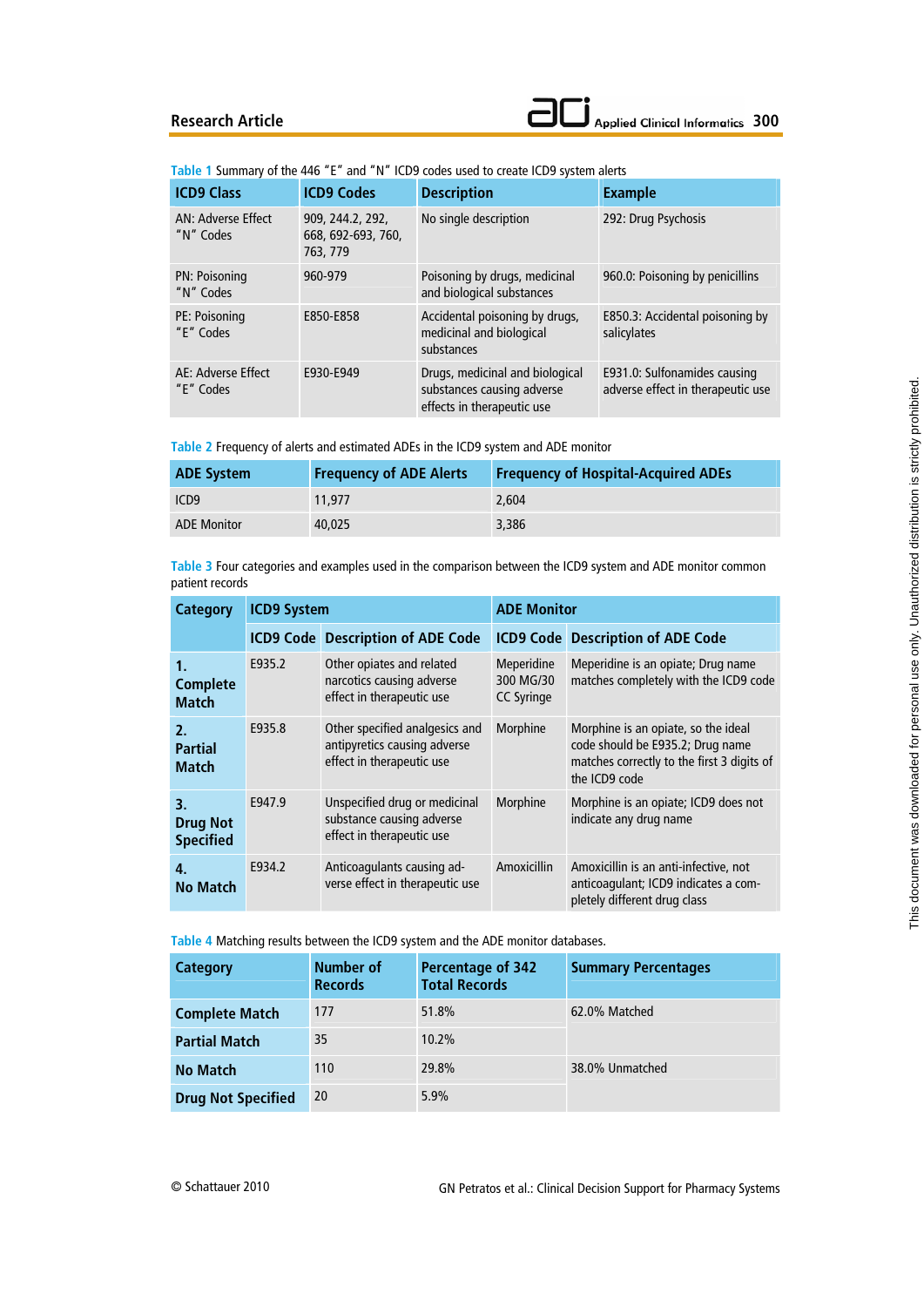| <b>Surveillance</b><br><b>Method</b> | <b>Benefits</b>                                                                                                                                                                                                                                                                                                                                                                              | <b>Limitations</b>                                                                                                                                                                                                                                                                                                               |
|--------------------------------------|----------------------------------------------------------------------------------------------------------------------------------------------------------------------------------------------------------------------------------------------------------------------------------------------------------------------------------------------------------------------------------------------|----------------------------------------------------------------------------------------------------------------------------------------------------------------------------------------------------------------------------------------------------------------------------------------------------------------------------------|
|                                      |                                                                                                                                                                                                                                                                                                                                                                                              |                                                                                                                                                                                                                                                                                                                                  |
| <b>ICD9 System</b>                   | Physician documentation is coded from the<br>medical record with little additional cost<br>Can be used for statewide ADE surveillance<br>$\mathcal{P}$<br>for hospital and community-acquired ADEs<br>Can be used to confirm suspected ADEs by<br>3<br>focusing review of unstructured physician<br>text to look for symptoms representative of<br>ADEs such as mental status changes caused | Information obtained from the codes is<br>$\mathbf{1}$<br>limited to the drug class involved and can<br>be non-specific<br>Without being enhanced by real-time<br>$\mathcal{L}$<br>natural language processing, codes are<br>generated after a patient leaves the hospi-<br>tal<br>Misses ADEs detected through patterns of<br>3 |
|                                      | by analgesics                                                                                                                                                                                                                                                                                                                                                                                | lab value results                                                                                                                                                                                                                                                                                                                |
| <b>ADE Monitor</b>                   | ADEs can be validated by a clinician at or<br>near the time of occurrence to prevent and<br>limit the harmful impact of ADEs<br>Computerized alerts often give an indication<br>$\mathbf{2}$<br>of the potential ADE prior or during it actu-                                                                                                                                                | An information system that includes<br>1<br>laboratory and pharmacy data is needed<br>There can be a significant cost of technol-<br>ogy, personnel and commitment from a<br>clinician                                                                                                                                           |
|                                      | ally occurring<br>Most of the rules can be applied with an<br>3<br>event monitor linked to a lab and pharmacy<br>information system                                                                                                                                                                                                                                                          | Does not capture serious outpatient and<br>3<br>symptom-based ADEs                                                                                                                                                                                                                                                               |

**Table 5** Benefits and limitations of the ICD9 system and ADE monitor detection methods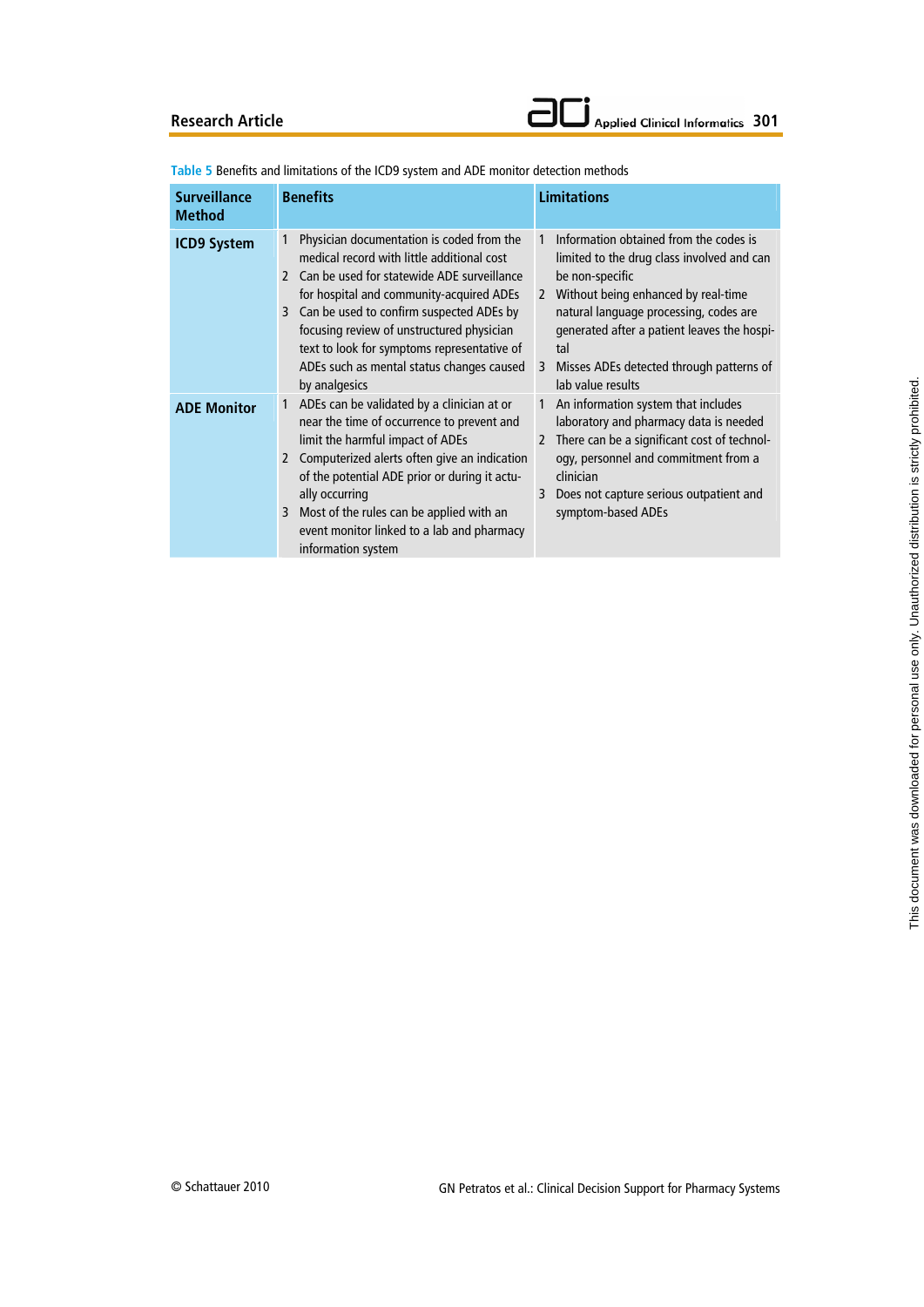# **References**

- 1. Jha AK et al. Identifying adverse drug events: development of a computer-based monitor and comparison with chart review and stimulated voluntary report. J Am Med Inform Assoc 1998; 5: 305-314.
- 2. Cullen DJ et al. The incident reporting system does not detect adverse drug events: a problem for quality improvement. Jt Comm J Qual Improv 1995; 21: 541-548.
- 3. Classen DC et al. Computerized surveillance of adverse drug events in hospital patients. JAMA 1991; 266: 2847-2851.
- 4. Hougland P et al. Performance of International Classification Of Diseases, 9th Revision, Clinical Modification codes as an adverse drug event surveillance system. Med Care 2006; 44: 629-636.
- 5. Bates DW et al. Detecting adverse events using information technology. J Am Med Inform Assoc 2003; 10: 115-128.
- 6. AHRQ. Reducing and Preventing Adverse Drug Events to Decrease Hospital Costs. Research in Action, Issue 1 2001; AHRQ Publication Number 01-0020.
- 7. http://imi.europa.eu/documents\_en.html
- 8. http://omop.fnih.org/node/22
- 9. http://ftp.cdc.gov/pub/Health\_Statistics/NCHS/Publications/ICD9 -CM/2001/Guide02.RTF. ICD9 Coding Guidelines (FY02), 2002.
- 10. ICD9 Coding Handbook. In: Brown F, ed: American Hospital Association 2002: 400.
- 11. McCarthy EP et al. Does clinical evidence support ICD9 diagnosis coding of complications? Med Care 2000; 38: 868-876.
- 12. Committee UHD. Adverse Events Related to Medical Care, Utah: 1995-99. Salt Lake City: Utah Department of Health, 2001.
- 13. Gardner RM, Pryor TA, Warner HR. The HELP hospital information system: update 1998. Int J Med Inf 1999; 54: 169-182.
- 14. The ICD9 Classification of Adverse Events, Version 2002. Salt Lake City, UT: The Utah/Missouri Patient Safety Project National Expert Panel, 2002.
- 15. 3M Codefinder Software. Vol. 2003: 3M Health Information Systems, 2003.
- 16. Pryor TA et al. The HELP system. J Med Syst 1983; 7: 87-102.
- 17. Haug PJ et al. Decision support in medicine: examples from the HELP system. Comput Biomed Res 1994; 27: 396-418.
- 18. Kuperman GJ, Gardner RM, Pryor TA. HELP: A Dynamic Hospital Information System. In: Orthner HF, ed. Computers and Medicine: Springer-Verlag, 1990.
- 19. Evans RS et al. Development of a computerized adverse drug event monitor. Proc Annu Symp Comput Appl Med Care 1991: 23-27.
- 20. Classen DC et al. Description of a computerized adverse drug event monitor using a hospital information system. Hosp Pharm 1992; 27: 774, 776-9, 783.
- 21. Evans RS et al. Prevention of adverse drug events through computerized surveillance. Proc Annu Symp Comput Appl Med Care 1992: 437-441.
- 22. Naranjo CA, Lanctot KL. Recent developments in computer-assisted diagnosis of putative adverse drug reactions. Drug Saf 1991; 6: 315-322.
- 23. Classen DC et al. Adverse drug events in hospitalized patients. Excess length of stay, extra costs, and attributable mortality. JAMA 1997; 277: 301-306.
- 24. Evans RS et al. Using a hospital information system to assess the effects of adverse drug events. Proc Annu Symp Comput Appl Med Care 1993: 161-165.
- 25. Evans RS et al. Preventing adverse drug events in hospitalized patients. Ann Pharmacother 1994; 28: 523- 527.
- 26. Petratos GN. Masters Thesis Published by the University of Utah, 2003.
- 27. Martyn CN. Capture-recapture methods in surveys of diseases of the nervous system. J Neurol Neurosurg Psychiatry 1998; 64: 2-3.
- 28. Lazarou J, Pomeranz BH, Corey PN. Incidence of adverse drug reactions in hospitalized patients: a metaanalysis of prospective studies. JAMA 1998; 279: 1200-1205.
- 29. Hafner JW Jr et al. Adverse drug events in emergency department patients. Ann Emerg Med 2002; 39: 258-267.
- 30. Rothschild JM et al. Analysis of medication-related malpractice claims: causes, preventability, and costs. Arch Intern Med 2002; 162: 2414-2420.
- 31. Friedman C et al. Natural language processing in an operational clinical information system. Nat Lang Eng 1995; 1: 83-108.
- 32. Jha AK et al. Identifying hospital admissions due to adverse drug events using a computer-based monitor. Pharmacoepidemiol Drug Saf 2001; 10: 113-119.